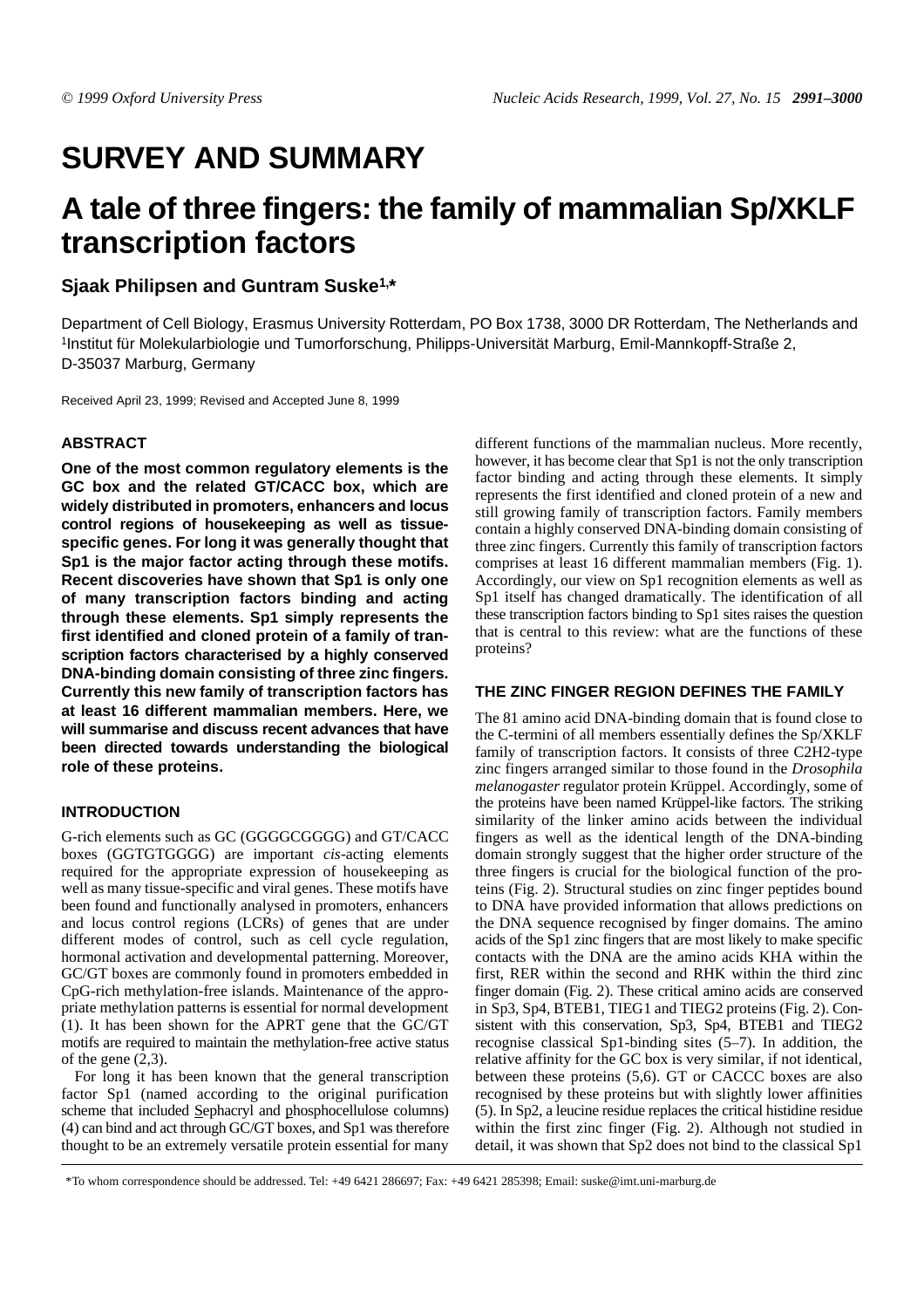<span id="page-1-0"></span>

**Figure 1.** Phylogenetic tree of the Sp/XKLF transcription factors. The tree was generated with the CLUSTAL W Multiple Sequence Alignment Program v.1.7 (June 1997) (90) using the amino acid sequences of the DNA-binding domains of the Sp/XKLF proteins.

GC box but to a GT-rich element in the TCR  $V\alpha$  promoter [\(8](#page-6-7)). In all the other family members, the DNA-contacting amino acids of the first and second fingers are conserved. In the third finger, however, the critical lysine is replaced in some

members by a leucine (Fig. [2\)](#page-1-0). Thus, one would expect slight differences in the DNA-binding site preferences of the members of this subfamily. In agreement with this structural determinant it was shown that EKLF, UKLF and BKLF have a binding preference for GT boxes over classical GC boxes [\(9](#page-6-8)[–12\)](#page-6-9).

#### **NOMENCLATURE AND CLASSIFICATION**

Based on the structural relationships between the proteins (Figs [1](#page-1-0) and [2](#page-1-0)), we suggest dividing the Sp/XKLF family into three subgroups: (i) the four Sp transcription factors; (ii) the close relatives, which currently consist of BTEB1, TIEG1 and TIEG2; (iii) the Krüppel-like factors (XKLFs). The latter subfamily also includes BTEB2, GBF/ZF9, ZNF741 and AP-2rep. Features of individual family members are summarised in Table [1](#page-2-0).

To date, four Sp genes have been identified in the mammalian genome. The overall domain structure of these factors is very similar (Fig. [3\)](#page-3-0). In addition to the highly conserved C-terminal zinc finger region, they contain glutamine-rich activation domains flanked by serine/threonine-rich stretches. Their evolutionary relationship is well documented by the co-localisation of the four human Sp genes with the four HOX gene clusters on chromosomes 12q13 (Sp1/HOX C) [\(13](#page-6-10)), 17q21.3–q22 (Sp2/ HOX B) ([14\)](#page-6-11), 2q31 (Sp3/HOX D) [\(15](#page-7-0)) and 7p15 (Sp4/HOX A) ([16\)](#page-7-1). Sp1, Sp3 and Sp4 are more closely related to each other than to Sp2. This is especially evident on comparison of the three zinc fingers, which reveal significant differences between Sp2 and the other three factors (Fig. [2](#page-1-0)).

As outlined above, in BTEB1, TIEG1 and TIEG2 all amino acids that are believed to specifically contact the DNA are conserved and these proteins consistently recognise the classical GC box. However, the domains N-terminal to the zinc fingers do not share any similarity to the Sp factors. BTEB1, originally named simply BTEB (basic transcription element binding protein), has been identified and cloned along with rat Sp1 by virtue of its binding to the basal transcriptional element (GA-GAAGGAGGCGTGGCCAAC) of the cytochrome P-4501A1



**Figure 2.** Protein sequence alignment of the zinc finger domains of mammalian Sp/XKLF family members. All sequences are human sequences with the exception of LKLF, AP-2rep, BKLF and IKLF, which are of mouse origin. The cysteine and histidine residues that are involved in zinc coordination are in blue. Arrows point to the amino acid positions that probably determine the recognition specificity of the fingers by contacting specific bases of the DNA. Black lines indicate αhelices; β-sheets are shown as zig-zag lines. The amino acids that are thought to make base contacts are boxed (adapted from 69). Residues conserved between all family members are indicated (\*).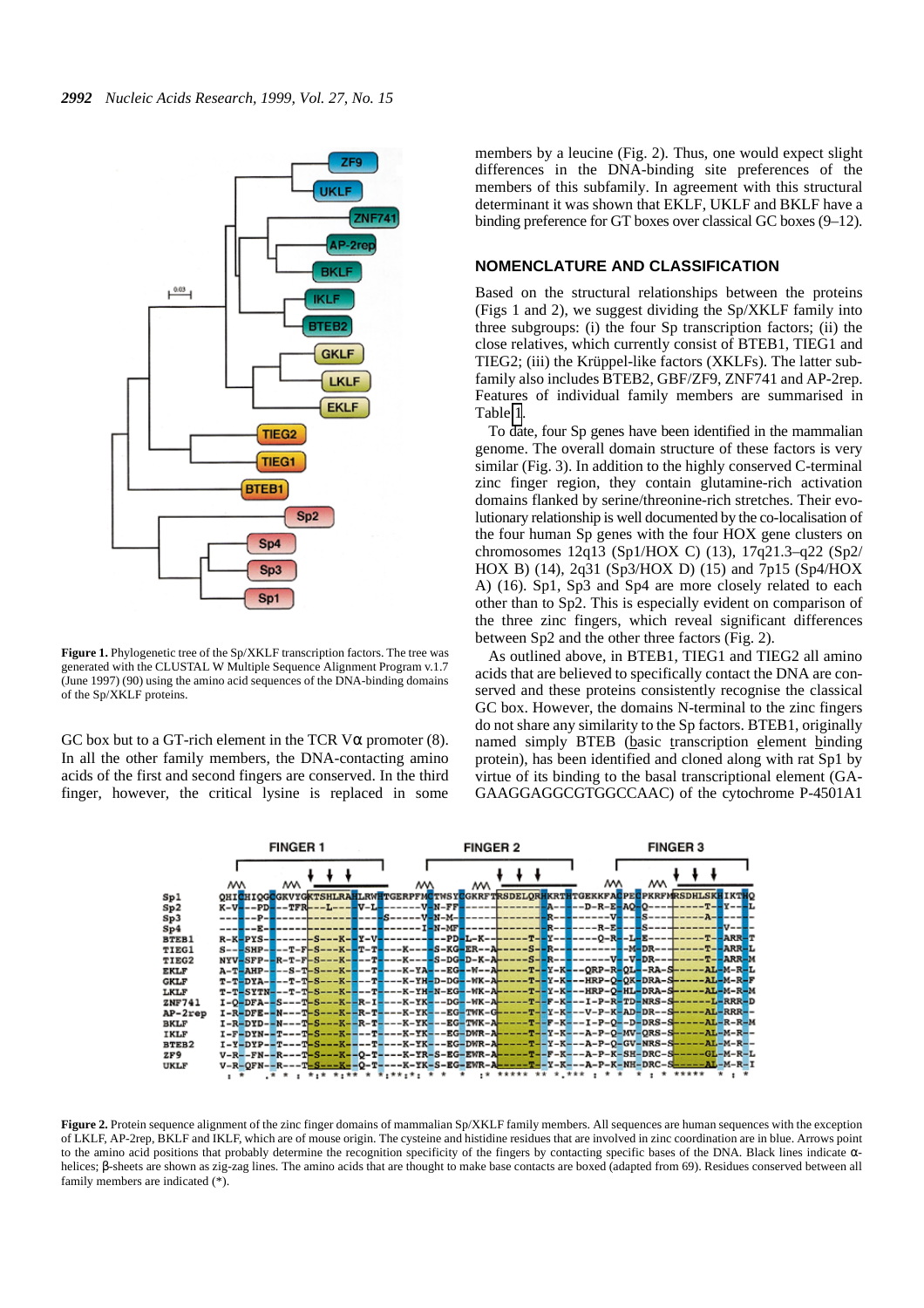| Factor            | Accession numbers                                                                                      | Known expression sites                                                                                       | Function / knockout phenotype                                                                                                                                     | Features / remarks                                                                                               | H. chrom.           | Ref.                                   |
|-------------------|--------------------------------------------------------------------------------------------------------|--------------------------------------------------------------------------------------------------------------|-------------------------------------------------------------------------------------------------------------------------------------------------------------------|------------------------------------------------------------------------------------------------------------------|---------------------|----------------------------------------|
| Sp1               | H: J03133<br>M: AF062566<br>R: D12768                                                                  | Ubiquitous.                                                                                                  | Knockout: transcriptional activator required for early<br>mouse development and the maintenance of<br>differentiated cells.                                       | Glutamine-rich transcriptional activation domains.<br>Phosphorylated, glycosylated (O-linked).                   | 12q13               | (4,13,51,79,<br>80,91-93)              |
| Sp <sub>2</sub>   | H: M97190, D28588                                                                                      | Various cell lines.<br>Tissues: unknown.                                                                     |                                                                                                                                                                   | Does not bind to GC-boxes. Full length Sp2<br>recently cloned from myeloblast cell line KG1<br>D28588            | 17q21.3-q22         | (8)                                    |
| Sp3               | H: X68560 S52144<br>M: AF062567                                                                        | Ubiquitous.                                                                                                  | Transcriptional repressor or activator, depending on<br>promoter context and cell type.                                                                           | Glutamine-rich transcriptional activation domains.<br>KEE sequence required for repressor function.              | 2q31                | (5,8,15,37,4)<br>0.44                  |
| Sp <sub>4</sub>   | H: X68561 S50516<br>M: U62522<br>R: U07610 (HF-1b)                                                     | Predominantly in brain; also in<br>testis, epithelial tissues, developing<br>teeth.                          | Knockout: transcriptional activator required for<br>murine growth and male reproductive behaviour.                                                                | Glutamine-rich transcriptional activation domains.<br>Human genomic sequence AC004595.                           | 7p15.3-p21          | (5,16,53,94,<br>95)                    |
| BTEB1             | H: D31716<br>M: Y14296<br>R: D12769<br>S: U57346<br>X: U35409                                          | mRNA: ubiquitous.<br>Protein: Liver, brain.                                                                  | Positive regulation of $AP-2\alpha$ expression. Binds to<br>the Basic Transcription element in the promoter of<br>the rat P-4501A1 gene.                          | Protein levels controlled post-transcriptionally.<br>Up-regulated by thyroid hormone in tadpoles.                | 9q13                | $(17-$<br>19,72,96-98)                 |
| TIEG1             | H: U21847; S82439 (EGR $\alpha$ )<br>M: AF049880 (GCBIPR,<br>GCBP-23b, GIF, ZF10)<br>R: U78875 (CPG20) | H: High in osteoblasts, muscle and<br>pancreas. M.: high in brain, liver,<br>heart, kidney, lung and testis. | TGFB-inducible early protein. Transcriptional<br>activator. Overexpression induces apoptosis in<br>pancreatic epithelial cells; inhibitor of DNA<br>synthesis.    | Proline-rich N-terminal domain; potential SH3-<br>binding regions.                                               | 8q22.2              | (20, 22, 23, 25)<br>,74,75,99-<br>102) |
| TIEG <sub>2</sub> | H: AF028008                                                                                            | Ubiquitous, high in pancreas and<br>muscle.                                                                  | TGFB-inducible early protein involved in the<br>regulation of cell growth. Repressor.                                                                             | Homologous to TIEG1.                                                                                             |                     | (7)                                    |
| <b>EKLF</b>       | H: U65404<br>M: M97200                                                                                 | Ervthroid cells.                                                                                             | Knockout: transcriptional activator essential for the<br>expression of the adult <b>B-globin gene</b> .                                                           | Proline-rich N-terminal activation domain.<br>Phosphorylated and acetylated. Human genomic<br>sequence AD000092. | 19p13.2             | (12, 26, 43, 54)<br>.55,82,103-<br>106 |
| <b>GKLF</b>       | H: U70663 (EZF)<br>M: U20344 (EZF)                                                                     | Gut, epithelium, placenta,<br>fibroblasts.                                                                   | Growth arrest. Negative regulator of cell division in<br>the gut. Activator/repressor.                                                                            | Downregulated during intestinal tumorigenesis.                                                                   | 9q31                | $(27, 28, 107 -$<br>110)               |
| <b>LKLF</b>       | M: U25096                                                                                              | Lung, blood vessels,<br>haematopoietic cells.                                                                | Knockout: essential for tunica media formation in<br>blood vessels. Required for the survival of resting<br>T-cells, and possibly for fetal liver haematopoiesis. |                                                                                                                  | 19p13.11-<br>p13.13 | $(62 -$<br>64,111,112)                 |
| ZNF741<br>AP-2rep | H: U28282<br>M: Y14295                                                                                 | Brain, kidney, liver, lung.                                                                                  | Negative regulation of $AP-2\alpha$ expression.<br>Upregulated during kidney development.                                                                         |                                                                                                                  | Xp11.21             | (18)                                   |
| <b>BKLF</b>       | M: U36340                                                                                              | Ubiquitous, high in brain and<br>haematopoietic cells.                                                       | Activator / repressor. Knockout: required for murine<br>growth; negative regulator of proliferation of<br>myeloid cells.                                          | Interacts with the co-repressor mCtBP2.                                                                          |                     | (9.38.65)                              |
| <b>IKLF/BTEB2</b> | H: D14520 (BTEB2)<br>M: AF079852 (IKLF)                                                                | Placenta, epithelial lining of the<br>intestine.                                                             | High levels in proliferating cells in the intestine<br>(mouse). Transcriptional activator.                                                                        |                                                                                                                  |                     | (29,33)                                |
| ZF9               | H: AB017493 (GBF)<br>M: AF072403 (CPBP)<br>R: AF001417 U (ZF9)                                         | Ubiquitous; high in liver,<br>lymphocytes and placenta.                                                      | Up-regulated during early hepatic fibrosis in rats.<br>Transcriptional activator.                                                                                 | Homology with the proto-oncogene Bed<br>(U51869), on chromosome 10.                                              | 10p15               | $(34-36,113)$                          |
| UKLF              | H: AB015132                                                                                            | Ubiquitous.                                                                                                  | Transcriptional activator.                                                                                                                                        |                                                                                                                  | 2q32                | (10)                                   |

#### <span id="page-2-0"></span>**Table 1.** Classification and function of Sp/XKLF proteins

Species: H, human; M, mouse; R, rat; S, pig; X, *Xenopus*.

(CYP1A1) gene promoter ([17\)](#page-7-2). More recently, BTEB1 has also been cloned from mouse [\(18](#page-7-3)) and man ([19\)](#page-7-4). Human TIEG1 (TGFβ-inducible early gene), also named EGRα (early growth response gene  $\alpha$ ), has been cloned independently by differential display PCR from a human fetal osteoblast cell line after TGFβ treatment (TIEG1; [20](#page-7-5)) and an androgen-dependent prostate cell line ( $EGR\alpha$ ; [21](#page-7-6)). Both proteins are expressed from alternative promoters of the same gene. TIEG1 differs from EGR $\alpha$  by the presence of 11 additional amino acids at its N-terminus [\(22](#page-7-7)). The mouse orthologue of human TIEG1 has been termed mGIF (mouse glial cell-derived neurotrophic factor inducible factor) ([23\)](#page-7-8). The recently cloned human TIEG2 protein ([7\)](#page-6-5) is distinct from TIEG1/EGR $\alpha$ /mGIF, although structurally and functionally closely related to TIEG1. The 512 amino acid protein contains several proline-rich regions and shares 44% similarity to TIEG1 outside the DNA-binding domain (Fig. [3\)](#page-3-0) [\(7](#page-6-5)). The expression of TIEG proteins is upregulated in response to TGFβ, by the glial cell- $\frac{derived}{neuro}$ trophic <u>factor</u> (GDNF) [\(23](#page-7-8)), a distant member of the TGF $\beta$ family of proteins, and by other hormones like EGF and oestrogens ([24,](#page-7-9)[25\)](#page-7-10).

The third group of proteins have been dubbed XKLFs (pronounce X-klefs) or 'Krüppel-like factors' after the *D.melanogaster* zinc finger protein Krüppel. The 'X' usually indicates the major expression site of the factor, i.e. erythroid cells (EKLF) ([12](#page-6-9)[,26](#page-7-11)), gut (GKLF) [\(27](#page-7-12)), also called epithelial zinc finger protein (EZF) ([28\)](#page-7-13), intestine (IKLF) ([29\)](#page-7-14), lung (LKLF) ([30\)](#page-7-15), ubiquitous (UKLF) ([10\)](#page-6-12) or fetal (FKLF) ([31](#page-7-16)). However, these names are somewhat misleading because expression is not always restricted to these tissues. Another ubiquitously expressed factor has been named basic (BKLF) because its Nterminus is rich in basic residues [\(9\)](#page-6-8). BKLF is probably identical to TEF-2, a protein that binds to the GT-I motif of the SV40 enhancer [\(32](#page-7-17)). Furthermore, four additional members of this subfamily have been reported, including basic transcription element binding protein 2 (BTEB2) [\(33](#page-7-18)), zinc finger protein 741 (ZNF741) (only sequence in database), repressor of AP-2 transcription (AP-2rep) [\(18](#page-7-3)) and zinc finger protein 9 (Zf9) [\(34](#page-7-19)). The latter is also known as core promoter binding protein (CPBP) ([35\)](#page-7-20) and GC-rich binding factor (GBF) ([36\)](#page-7-21).

Zf9/CPBP/GBF is distinct from but closely related to UKLF [\(10](#page-6-12)). Similarities are not only seen in the C-terminal zinc finger region but also in the N-terminal part of the protein. Most significantly, the first N-terminal 47 amino acids of UKLF and Zf9/CPBP/GBF are highly conserved (Fig. [3\)](#page-3-0). This conserved domain is rich in acidic amino acids and lies within the transactivation domain of the proteins [\(10](#page-6-12)).

BTEB2 has been originally cloned from a human placenta cDNA library using rat BTEB1 as a probe [\(33](#page-7-18)). However, BTEB2 is more related to the Krüppel-like factors than to BTEB1. BTEB2 is probably an N-terminal truncated human orthologue of murine IKLF, since the designated 5'-untranslated region of human BTEB2 is highly conserved within the coding region of IKLF. It remains to be clarified whether the published BTEB2 cDNA sequence is incomplete or might contain mutations in the assigned 5'-untranslated region that would lead to an Nterminal truncated protein.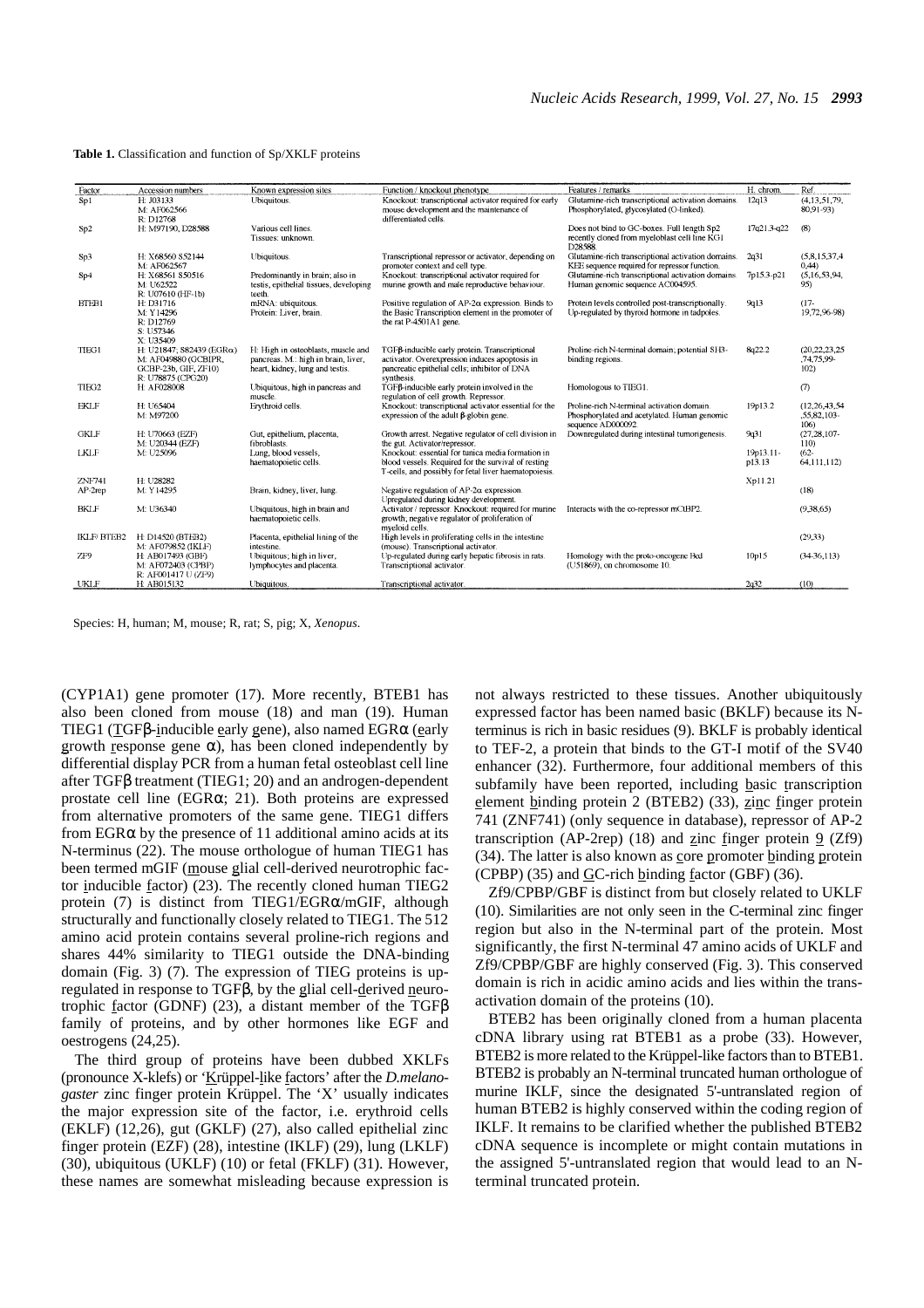<span id="page-3-0"></span>

**Figure 3.** Structural features of Sp/XKLF family members. Each coloured box refers to the region containing a preponderance of one or several types of amino acids. The black boxes represent the zinc fingers. Activation (A) and repression (R) domains are indicated. Connecting lines depict similarities of the transcription factors outside the zinc fingers. The sizes (amino acids) of the proteins are indicated on the right and refer to the human proteins with the exception of LKLF, AP-2rep, BKLF and IKLF, which refer to mouse proteins.

## **ACTIVATION VERSUS REPRESSION**

The majority of the Sp/XKLF transcription factors have been reported to act in a positive manner. Some factors, however, exert an inhibitory effect on transcription. Sp3 was originally found to repress Sp1-mediated activation by binding to the same site and thereby preventing Sp1 binding and activation ([37\)](#page-7-22). Similarly, BTEB1 activated the AP2 promoter while AP-2rep repressed it by competing for the same site ([18\)](#page-7-3). In addition, BKLF has been shown to compete with EKLF thereby silencing EKLF-mediated activation ([38\)](#page-7-23). These examples suggest mechanisms by which the expression of target genes might be regulated by competition between repressors and activators. However, the attractive simplicity of such models is already challenged by the observation that repressors can also function as activators, as has been demonstrated for Sp3 and BKLF ([9](#page-6-8)[,39](#page-7-24),[40\)](#page-7-25). In addition, TIEG1/EGR $\alpha$  was reported to be an activator ([24\)](#page-7-9), yet in other experiments it acted as a repressor ([7](#page-6-5)[,23](#page-7-8)). The features determining whether these proteins act as repressors or activators are not well understood. In the case of Sp3 and BTEB1, the structure and the arrangement of the recognition sites appear to determine the effect on transcription. Promoters containing a single binding site are activated, whereas promoters with multiple binding sites often do not or only weakly respond to Sp3 ([40\)](#page-7-25). Vice versa, BTEB1 activated promoter constructs with multiple GC boxes but repressed transcription of constructs containing a single GC box ([17\)](#page-7-2). Whether Sp3 acts as an activator or as a repressor of Sp1-mediated activation might also depend on the cellular context ([41\)](#page-7-26).

Discrepant reports on activation/repression functions are likely due to the use of different experimental systems and conditions, but might also reflect the modular structure of these transcription factors. Both activation and repression domains have been identified in Sp1 ([42\)](#page-7-27), Sp3 [\(40](#page-7-25)), EKLF ([43\)](#page-7-28) and GKLF/EZF [\(28](#page-7-13)). The molecular basis for the inhibitory activity of Sp3 has been mapped to a transferable repression domain located between the second glutamine-rich activation domain and the first zinc finger function (Fig. [3](#page-3-0)) [\(40\)](#page-7-25). The amino acid triplet KEE within this domain is absolutely essential for repressor function [\(40](#page-7-25)). Unraveling the transcriptional role of Sp3 is further complicated by the fact that three Sp3 isoforms exist. The full-length 115 kDa Sp3 is initiated at a non-AUG codon ([8\)](#page-6-7) whereas two smaller ~70 kDa Sp3 species arise from internal translation initiation sites [\(44](#page-7-29)). All three isoforms contain the inhibitory domain. The full-length Sp3 carries both glutamine-rich activation domains whereas the smaller species contain only the second activation domain B and thus can act only as very weak activators. So far, it is not known whether the relative abundance of the different Sp3 isoforms varies under certain conditions. We can only assume that such modular structures would allow regulation of the transcriptional activity of these factors.

#### **PHYSIOLOGICAL FUNCTION OF Sp/XKLF PROTEINS**

Although it is satisfactory that there are at least 16 different proteins that can serve as effectors of the large variety of biological functions that have been assigned to Sp1 binding sites, the downside is that it raises the question which tasks are performed by which family members *in vivo*? This question is particularly complicated because different factors are often present in the same cells and hence the prospect of overlapping functions is always looming. Gene inactivation in mice has been the most powerful tool to elucidate specific functions of individual family members. Knockouts of Sp1, Sp4, EKLF, LKLF and BKLF have been described, all of them resulting in surprisingly different phenotypes. This is consistent with the idea that the number of zinc finger genes has increased during evolution to fulfil the requirement for specialised functions in multicellular organisms.

#### **Sp1: a complex puzzle with few easy pieces**

The ubiquitously expressed Sp1 protein has been implicated in the activation of a very large number of genes and is thought to be involved in cellular processes such as cell cycle regulation, chromatin remodelling and the propagation of methylationfree islands ([2,](#page-6-1)[3](#page-6-2),[45–](#page-7-30)[50\)](#page-7-31). Thus, a cell lacking Sp1 would be predicted to stand little chance of survival. Surprisingly, Sp1 null ES cells could be generated without any difficulty and these cells showed normal growth characteristics, maintained their methylation-free islands and could differentiate *in vitro* to form embryoid bodies with similar efficiencies to control ES cells [\(51](#page-7-32); U.Jägle, unpublished results). However, all Sp1 null embryos are severely retarded in growth and die after day 10 of development. They display a wide range of abnormalities at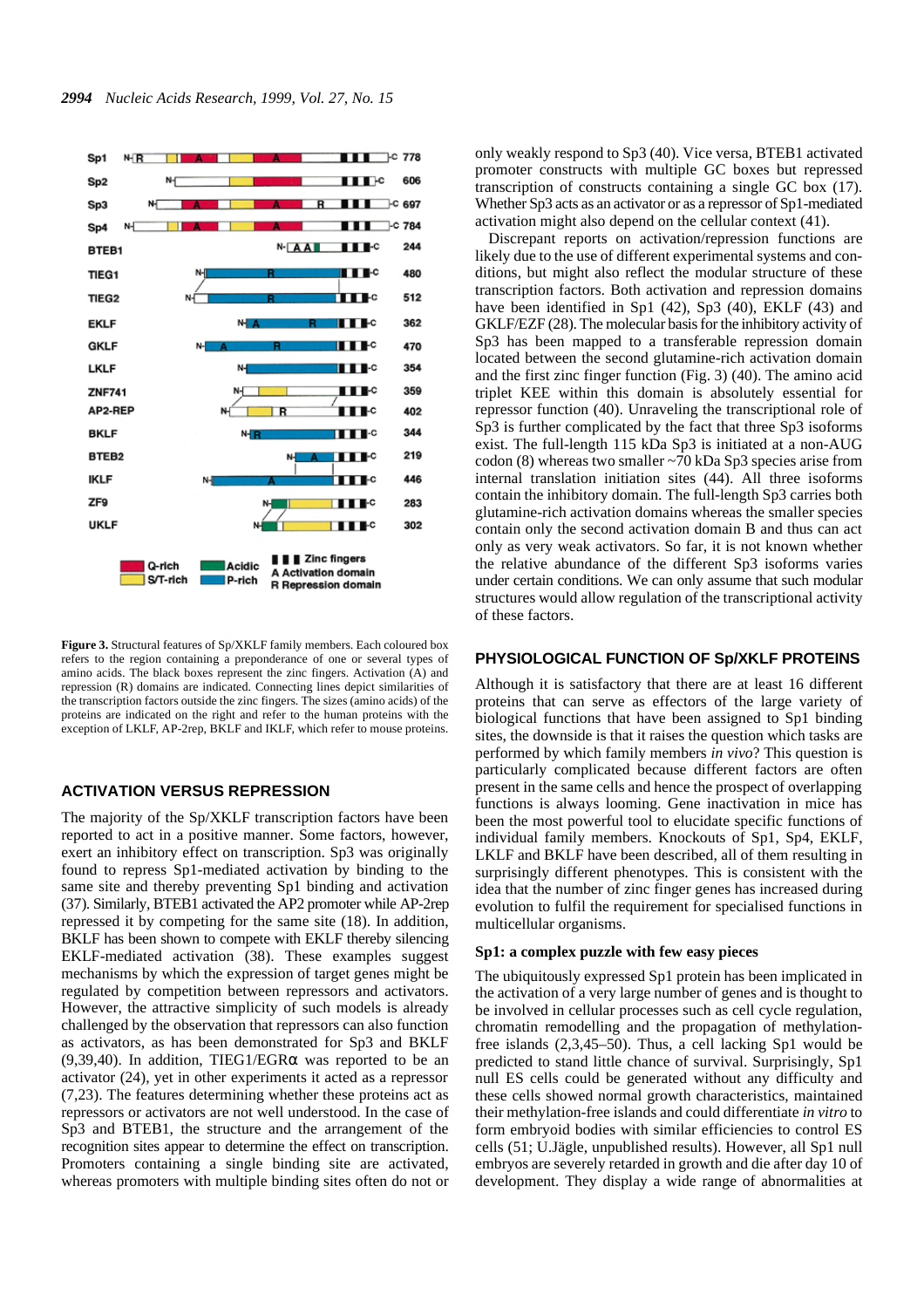this stage. Some embryos appear as an undifferentiated mass of cells, while in others all the typical hallmarks of early embryogenesis are present, such as the developing heart, eyes, otic vesicles, somites, erythroid cells and extra-embryonic tissues. Blastocyst injections with Sp1 null ES cells showed that these cells initially contribute efficiently to chimaeric embryos, but after day 11 of development this declines very rapidly, with no detectable contribution to any tissue of newborn animals. Thus, Sp1 deficiency causes a cell-autonomous defect and it appears that Sp1 function is generally required for cellular survival after day 10 of mouse development ([51\)](#page-7-32). The Sp1 null phenotype is remarkably similar to the phenotypes described for two proteins involved in DNA methylation: the DNA methyltransferase enzyme, Dnmt1 ([1\)](#page-6-0), and the methyl-CpGbinding protein, MeCP2 ([52\)](#page-7-33). Expression levels of Dnmt1 were normal in the Sp1 knockout embryos and no changes in DNA methylation patterns could be detected. However, MeCP2 protein levels were reduced 20-fold in the absence of Sp1. Like Sp1, MeCP2 is dispensable for growth and differentiation of ES cells, but MeCP2-deficient cells are unable to contribute to mouse tissues after early embryogenesis. Thus, it has been proposed that MeCP2 is required for the maintenance of differentiated cells. The phenotype of the Sp1 knockout suggests that Sp1 has an essential role in cellular survival during mouse development by acting as a regulator of MeCP2 expression.

#### **Sp4: is it all between the ears?**

Sp4 is highly expressed in the developing central nervous system, but it is also abundant in epithelial tissues, developing teeth and testes. Sp4 knockout mice are born at normal Mendelian ratios but two-thirds of these mice die within a few days after birth [\(53](#page-7-34)). Reduced body weight and a slightly stunted appearance are features of Sp4 null mice (our own unpublished observations). The most interesting aspect of the phenotype is the complete absence of mating behaviour in Sp4 null males. Since their reproductive organs are fully developed and apparently normal, with the testes containing motile mature sperm, the most likely cause of this behavioural abnormality is a neurological defect. Surgical removal of the vomeronasal organ in newborn mice results in the absence of mating behaviour later in life and the hypothalamus is also known to play an important role in reproductive behaviour. However, both the vomeronasal organ and the hypothalamus have a histologically normal appearance in Sp4 null mice [\(53](#page-7-34)). It remains possible that a specific subset of cells is missing in either of these organs. The vomeronasal organ is primarily important for the detection of pheromones and a family of putative pheromone receptors expressed in this organ has been described. It is conceivable that the subset of neurons expressing the pheromone receptors that elicit reproductive behaviour are missing in the Sp4 null males, but this awaits further investigation.

#### **EKLF: one factor to activate one gene?**

Since EKLF is expressed specifically in erythroid cells it was not surprising that EKLF null mutants die *in utero* due to severe anaemia [\(54](#page-7-35),[55\)](#page-8-0). The production of the first, nucleated red cells in the yolk sac (primitive erythropoiesis) was not affected but the generation of enucleated erythrocytes in the fetal liver (definitive erythropoiesis) was severely impaired. EKLF null mice fail to express adult-type β-like globin genes in definitive erythroid cells, but do express all the other erythroid-specific genes examined at normal levels, including the embryonic β-like globins in primitive cells  $(54,55)$  $(54,55)$  $(54,55)$  $(54,55)$ .

Unlike humans, mice do not possess fetal-specific β-globin genes. Nevertheless, the switch from fetal (γ) to adult (β) gene expression is reproduced in definitive erythropoiesis of transgenic mice harbouring the complete human β-globin locus [\(56](#page-8-1)). This switching process was studied in EKLF knockouts, revealing that the γ-globin genes were fully activated as opposed to a complete failure to express the β-globin gene. Furthermore, the kinetics of switching correlates with EKLF levels. It is delayed in EKLF heterozygotes, but expedited by transgenic overexpression of EKLF. This has identified EKLF as the first factor that is directly involved in  $\gamma$  to  $\beta$  switching [\(57](#page-8-2)). Since the  $\gamma$  genes are still silenced after the switching period, it is unlikely that EKLF has a role to play in  $\gamma$  gene silencing. Thus, EKLF is an adult-specific factor required for activation of the  $\beta$  gene promoter in definitive erythropoiesis. It is noteworthy that mutations in the EKLF-binding site of the β promoter have been described in certain β-thalassaemia patients ([58\)](#page-8-3).

Erythroid precursors are found in normal numbers in EKLF null mutants and erythroid maturation *per se* is thought to ensue normally [\(54](#page-7-35)[,55](#page-8-0),[59\)](#page-8-4). This leaves us with an uncomfortable question: does EKLF activate only one particular gene in one particular locus? This would be a very cumbersome mechanism to regulate gene expression. Fortunately, there exist some data suggesting additional roles for EKLF. One piece of data suggests that EKLF function is required for red cell stability [\(60](#page-8-5)). This suggestion is underpinned by the observation that forced expression of γ-globin or β-globin chains under the control of EKLF-independent promoters does not alleviate the fatal anaemia of EKLF null mutants [\(61](#page-8-6); M.Wijgerde, unpublished data).

#### **LKLF: a survival and maturation factor?**

Analysis of the LKLF knockout has revealed several interesting aspects of its function in the development and physiology of mice. LKLF null fetuses die *in utero* as a result of exsanguination due to intra-embryonic and intra-amniotic bleeding. Impaired fetal liver haematopoiesis has been observed ([62\)](#page-8-7), but the primary cause of lethality is a defect in blood vessel morphology ([63\)](#page-8-8). The mechanism of action of LKLF is unknown. LKLF might be required for the survival of endothelial cells after completion of the primitive vasculature. Alternatively, LKLF null vessels might fail to produce growth factors that serve as signals to attract and organise the cells required for tunica media formation, an essential process for vessel wall stabilisation. Expression of the prospective factors (angiopoietins 1 and 2, TGFβ, Tie 1 and Tie 2, epidermal growth factor and platelet-derived growth factor B) has been assessed by *in situ* hybridisation and was found to be normal ([63\)](#page-8-8). Therefore, the downstream effector molecules of LKLF function in vessel wall stabilisation remain elusive.

A first glimpse of LKLF functions at later developmental stages has been provided by the analysis of chimaeric mice made with LKLF null ES cells. These data have demonstrated a role for LKLF in the maintenance of mature T cells ([64\)](#page-8-9). Mature T cells are present in the circulation in a resting state and become activated if their T cell receptors bind the appropriate peptide antigens presented by major histocompatibility molecules. Activated T cells start expressing a large number of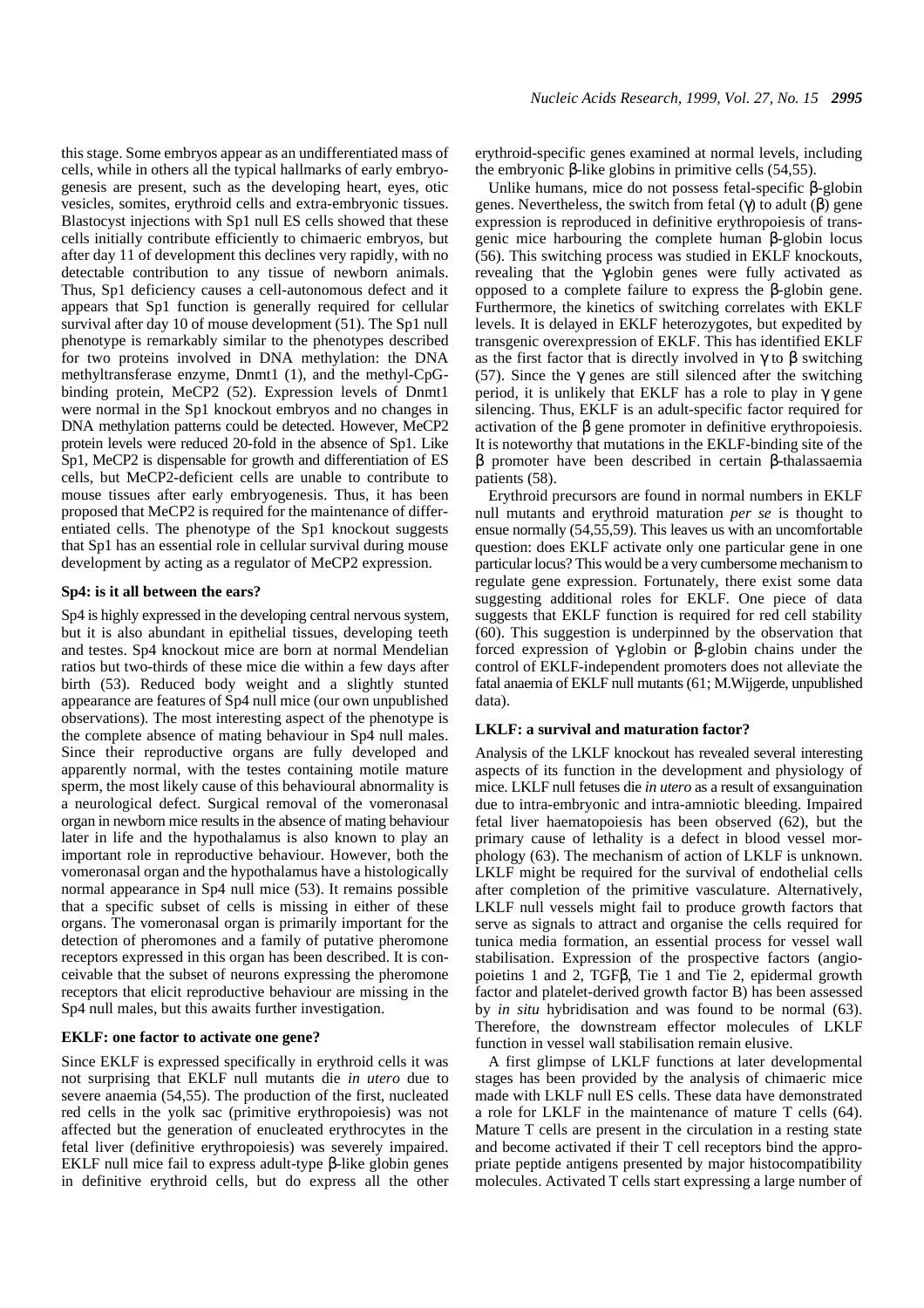new genes and this is followed by cell cycle entry and cell division. LKLF protein levels are significantly reduced upon activation of mature T cells. Activated T cells are more prone to undergo apoptosis in the peripheral lymphoid organs. This is thought to reflect a host defence mechanism against autoimmune reactions. In chimaeric mice, LKLF null T cells are in a spontaneously activated state, triggering their removal from the circulation through apoptosis in the peripheral lymphoid organs. Thus, these data demonstrate that LKLF regulates the resting state and survival of mature T cells. The link between proliferation, differentiation and survival of highly specialised cell types could very well serve as a paradigm for the other Sp/XKLF family members.

#### **BKLF: a proliferation switch?**

Only a preliminary report on the phenotype of the BKLF knockout has appeared ([65\)](#page-8-10). BKLF null mice come to term and develop normally. However, they develop a chronic myeloproliferative disease during adulthood. An excess of myeloid cells is already found *in utero* and BKLF null myeloid cells have an increased proliferative capacity *in vitro* [\(65](#page-8-10)). A detailed description of the phenotype would be of interest, in particular in relation to the activated phenotype of LKLF null T cells. Are similar switches controlling cellular proliferation operated by BKLF in myeloid and by LKLF in T cells? Furthermore, BKLF levels are reduced in fetal livers of EKLF knockout mice [\(55](#page-8-0)) and it would therefore be interesting to know what happens to EKLF levels in BKLF null mice.

#### **Who's done it?**

To understand regulation by Sp/XKLF family members it is of pivotal importance to determine the binding site–transcription factor relationships that are relevant under physiological conditions. Knockouts may provide the first clues to answer this question. However, these data are always indirect because the effects on gene transcription may be due to secondary effects of the knockout phenotype. A systematic approach to tackle this problem for Sp/XKLF proteins has recently been described. It is based on earlier work in which a DNA-binding specificity mutant was used to show a direct *in vivo* interaction between a DNA target site and a transcription factor in *D.melanogaster* [\(66](#page-8-11)). This protocol was adapted to a functionally important GT box motif in the β-globin LCR that interacts with Sp/XKLF factors. Sp1, Sp3, BKLF, EKLF and possibly other Sp factors are present in erythroid cells ([50](#page-7-31)[,67](#page-8-12)). Which of these factors is directly acting through the GT box motif in the β-globin LCR? To address this issue, the GT box of the βglobin LCR was first mutated to abolish binding of wild-type Sp/XKLF factors. The amino acids in EKLF and Sp1 involved in DNA recognition were changed such that the mutated zinc finger domains would recognise the mutated element ([68,](#page-8-13)[69](#page-8-14)). The capacity of the mutated Sp1 and EKLF factors to activate β-globin gene transcription through the mutant GT box was then assayed in transgenic mice. The analysis showed that EKLF acts *in vivo* through this element, resulting in a stronger DNase I hypersensitive site over the LCR fragment and activation of β-globin gene transcription. No such effect was observed with Sp1, emphasising the specific role of EKLF in this context ([67\)](#page-8-12). Thus, in addition to the β-globin promoter site revealed by the knockout (see above), EKLF has a functional target site in the main regulatory element of the β-globin locus, the LCR.

These data do not exclude a functional role for other Sp factors in LCR activity. It would be of particular interest to find EKLF relatives that activate other erythroid-specific genes through GT boxes and to extend this analysis to primitive erythroid cells, since these are unaffected by the EKLF knockout. In this regard, the recently reported FKLF protein is an exciting candidate [\(31](#page-7-16)).

### **HOW TO GET SPECIFICITY?**

The initial characterisation of the different Sp/XKLF family members provides much information about the potential functions and activities of these proteins. The most obvious question, however, concerns the specificity of the individual family members. That specificity exists is illustrated by the distinct knockout phenotypes of the different family members. The question remains: how is it obtained? Binding site preferences confer a certain level of specificity. Although all proteins recognise very similar DNA target sites, the relative affinities for specific sequences differ. For instance, Sp factors bind more tightly to GC boxes than to GT boxes [\(70](#page-8-15)) while XKLF bind preferentially to GT boxes ([9](#page-6-8)[–11](#page-6-13)[,71](#page-8-16)).

Another level of specificity is obtained by the expression patterns of individual family members. Some factors, like Sp1 and Sp3, are ubiquitously expressed, and others, like the TIEGs, have a quite widespread distribution (Table [1](#page-2-0)). A third group is restricted to certain cell types, for instance EKLF to erythroid cells. However, it should be mentioned that in most cases only the mRNA distribution has been analysed. This does not necessarily reflect the distribution and the level of the protein. BTEB1 mRNA is expressed ubiquitously, but the protein was found in only a few tissues [\(72](#page-8-17)). A careful analysis of the expression pattern of the protein rather than the mRNA will yield new insights into the real distribution of the other family members that might be helpful in understanding their function.

It is clear that in any given cell type co-expression of several family members occurs and we have to assume that these proteins will compete for the same binding sites. The abundance of factors may vary among different cell types and under certain conditions. Alterations in relative abundance have been reported in some cases. In primary keratinocytes, Sp3 levels exceed those of Sp1. This Sp3:Sp1 ratio becomes inverted if the cells are allowed to differentiate [\(73](#page-8-18)). In NIH 3T3 cells, GKLF mRNA is high in quiescent cells, but almost undetectable in proliferating cells [\(27](#page-7-12)). TIEG1 is induced by TGFβ, EGF and oestrogens in several cell types [\(24](#page-7-9),[25](#page-7-10)[,74](#page-8-19),[75\)](#page-8-20).

DNA-binding studies are usually performed *in vitro* on isolated recognition sequences. However, promoters contain recognition sequences for many different transcription factors and full activation requires simultaneous binding of a whole set of transcription factors that might bind cooperatively to their sites or act synergistically by other mechanisms. So far, little is known of how the different Sp/XKLFs proteins act on natural promoters in combination with other transcription factors *in vivo*.

That different Sp/XKLF proteins might act in a highly specific manner with other transcription factors would be expected since the domains N-terminal of the zinc finger region have little homology between individual family members. Evidence for promoter specificity came from experiments with the EKLF and Sp1 activation domains. In Gal4 fusions, the EKLF activation domain activated the appropriate β-globin promoter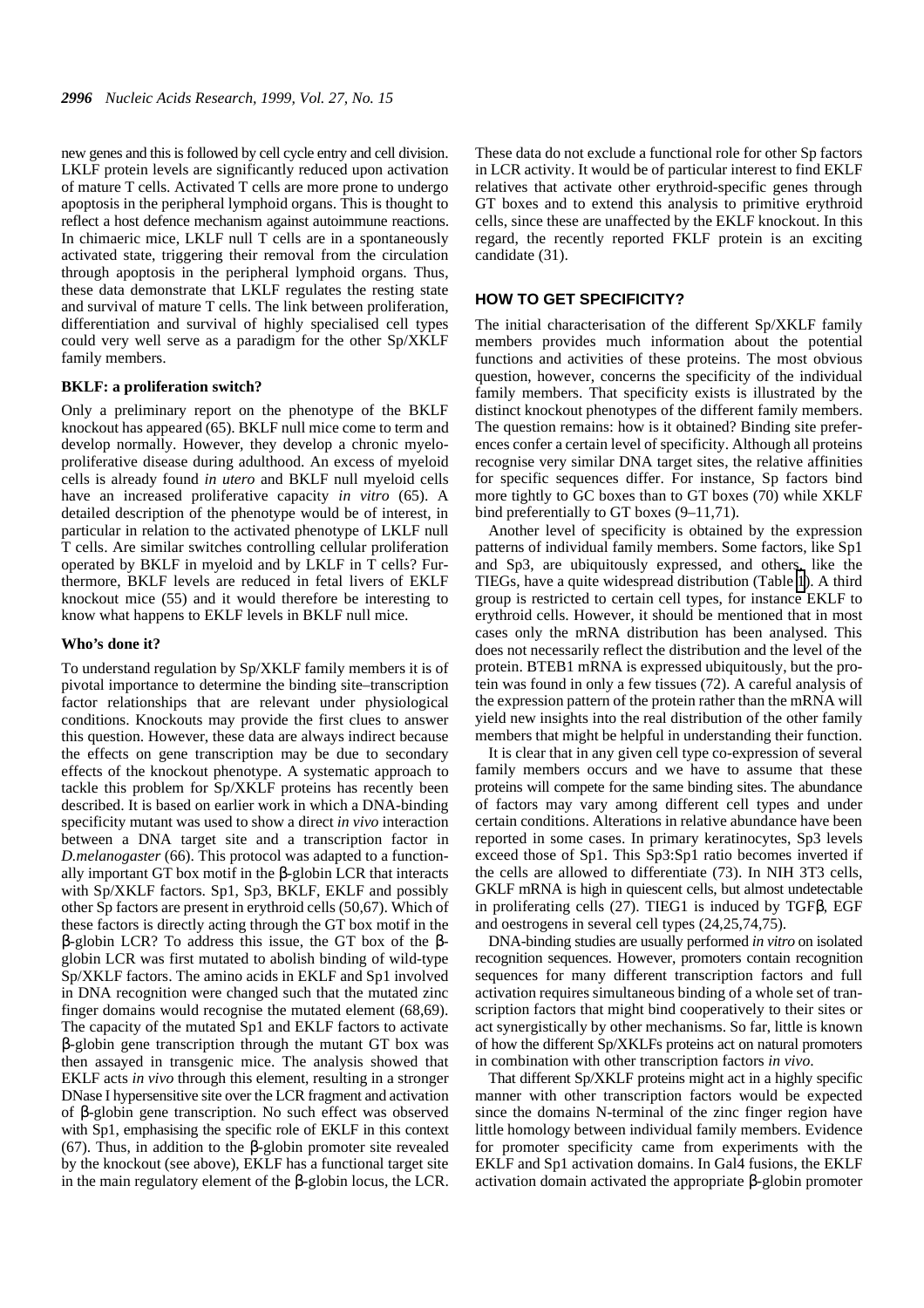constructs better than the Sp1 activation region [\(76](#page-8-21)). That EKLF provides crucial transactivation functions for β-globin expression was also demonstrated in transgenic mice experiments [\(67](#page-8-12)).

A further level of specificity could be obtained by interaction with specific co-activators or co-repressors. In the case of BKLF, a protein termed mCtBP2 (murine C-terminal binding protein 2) that binds to the repression domain of BKLF and that could act as a co-repressor has been cloned ([38\)](#page-7-23). EKLF requires a SWI/SNF-related chromatin remodelling complex, the so-called  $EKLF$  co-activator remodelling complex 1 (E-RC1), to generate a DNase I hypersensitive, transcriptionally active β-globin promoter on chromatin templates *in vitro* [\(77](#page-8-22)). In addition, the co-activator complex CRSP (cofactor required for Sp1 activation) is required for transcriptional activation by Sp1 *in vitro* ([78\)](#page-8-23). Whether CRSP is specific for Sp1 or whether it could also cooperate with other Sp family members remains to be established.

One could speculate that protein modifications control the interaction with cofactors that would generate specificity. Sp1 for instance is phosphorylated [\(79](#page-8-24)) and glycosylated [\(80](#page-8-25)). EKLF is phosphorylated at serine and threonine residues *in vivo* and the minimal 40 amino acid transactivation domain contains a casein kinase II phosphorylation site ([81\)](#page-8-26). Mutation of this site abolished the activity of this domain in transactivation assays. Furthermore, EKLF undergoes post-translational acetylation within its inhibitory domain and co-transfection with the acetyltransferases CBP and p300, but not P/CAF, enhances the transactivation potential of EKLF ([82\)](#page-8-27). Altogether, unravelling the molecular basis for the specificity of individual Sp/XKLF family members represents a formidable scientific challenge.

#### **FUTURE DIRECTIONS**

Research on Sp/XKLF proteins has made rapid advances in the last few years, with more and more family members being identified. Most of the knowledge is derived from biochemical analyses, *in vitro* protein–DNA interaction studies and transfection experiments. The knockouts published to date show that individual family members do have specific functions in the mouse. However, even knockout mice may not reflect the whole truth because so little is known about the extent of overlapping functions. For instance, inactivation of Sp1 was expected to have dramatic effects at the cellular level since it was generally believed that Sp1 is the essential transcription factor for expression of housekeeping genes. Possibly, Sp1 is indeed engaged in the expression of these genes *in vivo*, but functionally replaced by Sp3 under knockout conditions. In addition, since deletion of the Sp1 gene leads to lethality early in development, the role of Sp1 in fully developed tissues remains an open question. In this regard, it is interesting to note that mutations of Sp1-binding sites in the LDL receptor and collagen type  $I\alpha1$  genes have been associated with hypercholesterolaemia and osteoporosis in humans [\(83–](#page-8-28)[85\)](#page-8-29).

Conditional disruption ([86–](#page-8-30)[88\)](#page-8-31) of the Sp1 gene in specific tissues at any given stage of development will be an important step to further unravel the physiological role of Sp1 *in vivo*. The identification of target genes presents another formidable challenge. Recent advances in the detection of differentially expressed genes and the development of DNA microchip arrays provide very useful tools for high throughput analysis of target genes ([89\)](#page-8-32). This should be of great help in understanding the downstream effects that result in the knockout phenotypes.

To fully understand the physiological function of the Sp/ XKLF proteins, it will be equally important to understand the mechanisms of their mode of action. Detailed characterisation of the individual transcription factors, identification of specific interaction partners, careful analysis of protein modifications and the identification of signals and transduction pathways by which these proteins are regulated will be essential for a mechanistic understanding of transcriptional control by this growing family of transcription factors. With the steadily increasing collection of knockout mice and the large arsenal of *in vitro* and *in vivo* analysis systems available to the scientific community, many more exciting results can be expected in the near future.

#### **ACKNOWLEDGEMENT**

M. Kalff-Suske is gratefully acknowledged for critically reading the manuscript.

#### **REFERENCES**

- <span id="page-6-0"></span>1. Li,E., Bestor,T.H. and Jaenisch,R. (1992) Targeted mutation of the DNA methyltransferase gene results in embryonic lethality. *Cell*, **69**, 915–926.
- <span id="page-6-1"></span>2. Macleod,D., Charlton,J., Mullins,J. and Bird,A.P. (1994) Sp1 sites in the mouse aprt gene promoter are required to prevent methylation of the CpG island. *Genes Dev.*, **8**, 2282–2292.
- <span id="page-6-2"></span>3. Brandeis,M., Frank,D., Keshet,I., Siegfried,Z., Mendelsohn,M., Nemes,A., Temper,V., Razin,A. and Cedar,H. (1994) Sp1 elements protect a CpG island from *de novo* methylation. *Nature*, **371**, 435–438.
- <span id="page-6-3"></span>4. Kadonaga,J.T., Carner,K.R., Masiarz,F.R. and Tjian,R. (1987) Isolation of cDNA encoding transcription factor Sp1 and functional analysis of the DNA binding domain. *Cell*, **51**, 1079–1090.
- <span id="page-6-4"></span>5. Hagen,G., Müller,S., Beato,M. and Suske,G. (1992) Cloning by recognition site screening of two novel GT box binding proteins: a family of Sp1 related genes. *Nucleic Acids Res.*, **20**, 5519–5525.
- <span id="page-6-6"></span>6. Sogawa,K., Kikuchi,Y., Imataka,H. and Fujii-Kuriyama,Y. (1993) Comparison of DNA-binding properties between BTEB and Sp1. *J. Biochem. (Tokyo)*, **114**, 605–609.
- <span id="page-6-5"></span>7. Cook,T., Gebelein,B., Mesa,K., Mladek,A. and Urrutia,R. (1998) Molecular cloning and characterization of TIEG2 reveals a new subfamily of transforming growth factor-β-inducible Sp1-like zinc finger-encoding genes involved in the regulation of cell growth. *J. Biol. Chem.*, **273**, 25929–25936.
- <span id="page-6-7"></span>8. Kingsley,C. and Winoto,A. (1992) Cloning of GT box-binding proteins: a novel Sp1 multigene family regulating T-cell receptor gene expression. *Mol. Cell. Biol.*, **12**, 4251–4261.
- <span id="page-6-8"></span>9. Crossley,M., Whitelaw,E., Perkins,A., Williams,G., Fujiwara,Y. and Orkin,S.H. (1996) Isolation and characterization of the cDNA encoding BKLF/TEF-2, a major CACCC-box-binding protein in erythroid cells and selected other cells. *Mol. Cell. Biol.*, **16**, 1695–1705.
- <span id="page-6-12"></span>10. Matsumoto,N., Laub,F., Aldabe,R., Zhang,W., Ramirez,F., Yoshida,T. and Terada,M. (1998) Cloning the cDNA for a new human zinc finger protein defines a group of closely related Krüppel-like transcription factors. *J. Biol. Chem.*, **273**, 28229–28237.
- <span id="page-6-13"></span>11. Feng,W.C., Southwood,C.M. and Bieker,J.J. (1994) Analyses of betathalassemia mutant DNA interactions with erythroid Krüppel-like factor (EKLF), an erythroid cell-specific transcription factor. *J. Biol. Chem.*, **269**, 1493–1500.
- <span id="page-6-9"></span>12. Miller,I.J. and Bieker,J.J. (1993) A novel, erythroid cell-specific murine transcription factor that binds to the CACCC element and is related to the Kruppel family of nuclear proteins. *Mol. Cell. Biol.*, **13**, 2776–2786.
- <span id="page-6-10"></span>13. Matera,A.G. and Ward,D.C. (1993) Localization of the human Sp1 transcription factor gene to 12q13 by fluorescence in situ hybridization. *Genomics*, **17**, 793–794.
- <span id="page-6-11"></span>14. Scohy,S., Van Vooren,P., Szpirer,C. and Szpirer,J. (1998) Assignment of Sp genes to rat chromosome bands 7q36 (Sp1), 10q31→q32.1 (Sp2), 3q24→q31 (Sp3) and 6q33 (Sp4) and of the SP2 gene to human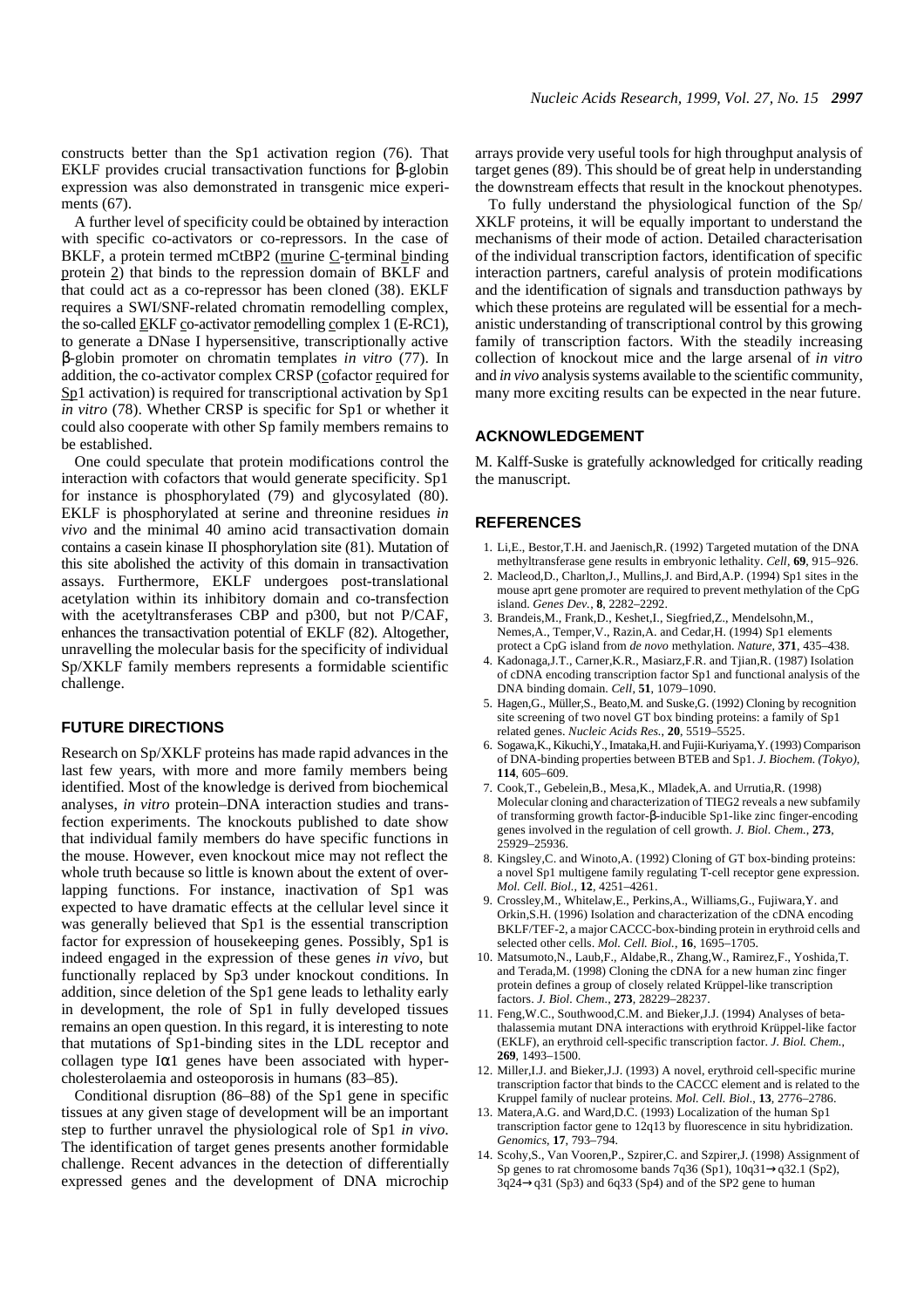chromosome bands 17q21.3→q22 by in situ hybridization. *Cytogenet. Cell Genet.*, **81**, 273–274.

- <span id="page-7-0"></span>15. Kalff-Suske,M., Kunz,J., Grzeschik,K.-H. and Suske,G. (1996) Human Sp3 transcriptional regulator gene (SP3) maps to chromosome 2q31. *Genomics*, **37**, 410–412.
- <span id="page-7-1"></span>16. Kalff-Suske,M., Kunz,J., Grzeschik,K.-H. and Suske,G. (1995) Human Sp4 transcription factor gene (SP4) maps to chromosome 7p15. *Genomics*, **26**, 631–633.
- <span id="page-7-2"></span>17. Imataka,H., Sogawa,K., Yasumoto,K., Kikuchi,Y., Sasano,K., Kobayashi,A., Hayami,M. and Fujii-Kuriyama,Y. (1992) Two regulatory proteins that bind to the basic transcription element (BTE), a GC box sequence in the promoter region of the rat P-4501A1 gene. *EMBO J.*, **11**, 3663–3671.
- <span id="page-7-3"></span>18. Imhof,A., Schuierer,M., Werner,O., Moser,M., Roth,C., Bauer,R. and Buettner,R. (1999) Transcriptional regulation of the AP-2α promoter by BTEB-1 and AP-2rep, a novel wt-1/egr-related zinc finger repressor. *Mol. Cell. Biol.*, **19**, 194–204.
- <span id="page-7-4"></span>19. Ohe,N., Yamasaki,Y., Sogawa,K., Inazawa,J., Ariyama,T., Oshimura,M. and Fujii-Kuriyama,Y. (1993) Chromosomal localization and cDNA sequence of human BTEB, a GC box binding protein. *Somat. Cell Mol. Genet.*, **19**, 499–503.
- <span id="page-7-5"></span>20. Subramaniam,M., Harris,S.A., Oursler,M.J., Rasmussen,K., Riggs,B.L. and Spelsberg,T.C. (1995) Identification of a novel TGFβ-regulated gene encoding a putative zinc finger protein in human osteoblasts. *Nucleic Acids Res.*, **23**, 4907–4912.
- <span id="page-7-6"></span>21. Blok,L.J., Kumar,M.V. and Tindall,D.J. (1995) Isolation of cDNAs that are differentially expressed between androgen-dependent and androgenindependent prostate carcinoma cells using differential display PCR. *Prostate*, **26**, 213–224.
- <span id="page-7-7"></span>22. Fautsch,M.P., Vrabel,A., Subramaniam,M., Hefferen,T.E., Spelsberg,T.C. and Wieben,E.D. (1998) TGFβ-inducible early gene (TIEG) also codes for early growth response alpha (EGRα): evidence of multiple transcripts from alternate promoters. *Genomics*, **51**, 408–416.
- <span id="page-7-8"></span>23. Yajima, S., Lammers, C.H., Lee, S.H., Hara, Y., Mizuno, K. and Mouradian, M.M. (1997) Cloning and characterization of murine glial cell-derived neurotrophic factor inducible transcription factor (MGIF). *J. Neurosci.*, **17**, 8657–8666.
- <span id="page-7-9"></span>24. Blok,L.J., Grossmann,M.E., Perry,J.E. and Tindall,D.J. (1995) Characterization of an early growth response gene, which encodes a zinc finger transcription factor, potentially involved in cell cycle regulation. *Mol. Endocrinol.*, **9**, 1610–1620.
- <span id="page-7-10"></span>25. Tau,K.R., Hefferan,T.E., Waters,K.M., Robinson,J.A., Subramaniam,M., Riggs,B.L. and Spelsberg,T.C. (1998) Estrogen regulation of a transforming growth factor-β inducible early gene that inhibits deoxyribonucleic acid synthesis in human osteoblasts. *Endocrinology*, **139**, 1346–1353.
- <span id="page-7-11"></span>26. Southwood,C.M., Downs,K.M. and Bieker,J.J. (1996) Erythroid Krüppel-like factor exhibits an early and sequentially localized pattern of expression during mammalian erythroid ontogeny. *Dev. Dyn.*, **206**, 248–259.
- <span id="page-7-12"></span>27. Shields,J.M., Christy,R.J. and Yang,V.W. (1996) Identification and characterization of a gene encoding a gut-enriched Krüppel-like factor expressed during growth arrest. *J. Biol. Chem.*, **271**, 20009–20017.
- <span id="page-7-13"></span>28. Yet,S.F., McA'Nulty,M.M., Folta,S.C., Yen,H.W., Yoshizumi,M., Hsieh,C.M., Layne,M.D., Chin,M.T., Wang,H., Perrella,M.A., Jain,M.K. and Lee,M.E. (1998) Human EZF, a Krüppel-like zinc finger protein, is expressed in vascular endothelial cells and contains transcriptional activation and repression domains. *J. Biol. Chem.*, **273**, 1026–1031.
- <span id="page-7-14"></span>29. Conkright,M.D., Wani,M.A., Anderson,K.P. and Lingrel,J.B. (1999) A gene encoding an intestinal-enriched member of the Krüppel-like factor family expressed in intestinal epithelial cells. *Nucleic Acids Res.*, **27**, 1263–1270.
- <span id="page-7-15"></span>30. Anderson,K.P., Kern,C.B., Crable,S.C. and Lingrel,J.B. (1995) Isolation of a gene encoding a functional zinc finger protein homologous to erythroid Krüppel-like factor: identification of a new multigene family. *Mol. Cell. Biol.*, **15**, 5957–5965.
- <span id="page-7-16"></span>31. Asano,H., Li,X.S. and Stamatoyannopoulos,G. (1999) FKLF, a novel Krüppel-like factor that activates human embryonic and fetal beta-like globin genes. *Mol. Cell. Biol.*, **19**, 3571–3579.
- <span id="page-7-17"></span>32. Xiao,J.-H., Davidson,I., Macchi,M., Rosales,R., Vigneron,R., Staub,A. and Chambon,P. (1987) In vitro binding of several cell-specific and ubiquitous nuclear proteins to the GT-I motif of the SV40 enhancer. *Genes Dev.*, **1**, 794–807.
- <span id="page-7-18"></span>33. Sogawa,K., Imataka,H., Yamasaki,Y., Kusume,H., Abe,H. and Fujii-Kuriyama,Y. (1993) cDNA cloning and transcriptional

properties of a novel GC box-binding protein, BTEB2. *Nucleic Acids Res.*, **21**, 1527–1532.

- <span id="page-7-19"></span>34. Ratziu,V., Lalazar,A., Wong,L., Dang,Q., Collins,C., Shaulian,E., Jensen,S. and Friedman,S.L. (1998) Zf9, a Krüppel-like transcription factor up-regulated in vivo during early hepatic fibrosis. *Proc. Natl Acad. Sci. USA*, **95**, 9500–9505.
- <span id="page-7-20"></span>35. Koritschoner,N.P., Bocco,J.L., Panzetta-Dutari,G.M., Dumur,C.I., Flury,A. and Patrito,L.C. (1997) A novel human zinc finger protein that interacts with the core promoter element of a TATA box-less gene. *J. Biol. Chem.*, **272**, 9573–9580.
- <span id="page-7-21"></span>36. Suzuki,T., Yamamoto,T., Kurabayashi,M., Nagai,R., Yazaki,Y. and Horikoshi,M. (1998) Isolation and initial characterization of GBF, a novel DNA-binding zinc finger protein that binds to the GC-rich binding sites of the HIV-1 promoter. *J. Biochem. (Tokyo)*, **124**, 389–395.
- <span id="page-7-22"></span>37. Hagen,G., Müller,S., Beato,M. and Suske,G. (1994) Sp1-mediated transcriptional activation is repressed by Sp3. *EMBO J.*, **13**, 3843–3851.
- <span id="page-7-23"></span>38. Turner,J. and Crossley,M. (1998) Cloning and characterization of mCtBP2, a co-repressor that associates with basic Krüppel-like factor and other mammalian transcriptional regulators. *EMBO J.*, **17**, 5129–5140.
- <span id="page-7-24"></span>39. Udvadia,A.J., Templeton,D.J. and Horowitz,J.M. (1995) Functional interactions between the retinoblastoma (Rb) protein and Sp-family members: superactivation by Rb requires amino acids necessary for growth suppression. *Proc. Natl Acad. Sci. USA*, **92**, 3953–3957.
- <span id="page-7-25"></span>40. Dennig,J., Beato,M. and Suske,G. (1996) An inhibitor domain in Sp3 regulates its glutamine-rich activation domains. *EMBO J.*, **15**, 5659–5667.
- <span id="page-7-26"></span>41. Sjottem,E., Anderssen,S. and Johansen,T. (1996) The promoter activity of long terminal repeats of the HERV-H family of human retrovirus-like elements is critically dependent on Sp1 family proteins interacting with a GC/GT box located immediately 3' to the TATA box. *J. Virol.*, **70**, 188–198.
- <span id="page-7-27"></span>42. Murata,Y., Kim,H.G., Rogers,K.T., Udvadia,A.J. and Horowitz,J.M. (1994) Negative regulation of Sp1 trans-activation is correlated with the binding of cellular proteins to the amino terminus of the Sp1 trans-activation domain. *J. Biol. Chem.*, **269**, 20674–20681.
- <span id="page-7-28"></span>43. Chen,X. and Bieker,J.J. (1996) Erythroid Krüppel-like factor (EKLF) contains a multifunctional transcriptional activation domain important for inter- and intramolecular interactions. *EMBO J.*, **15**, 5888–5896.
- <span id="page-7-29"></span>44. Kennett,S.B., Udvadia,A.J. and Horowitz,J.M. (1997) Sp3 encodes multiple proteins that differ in their capacity to stimulate or repress transcription. *Nucleic Acids Res.*, **25**, 3110–3117.
- <span id="page-7-30"></span>45. Birnbaum,M.J., van Wijnen,A.J., Odgren,P.R., Last,T.J., Suske,G., Stein,G.S. and Stein,J.L. (1995) Sp1 trans-activation of cell cycle regulated promoters is selectively repressed by Sp3. *Biochemistry*, **34**, 16503–16508.
- 46. Datta,P.K., Raychaudhuri,P. and Bagchi,S. (1995) Association of p107 with Sp1: genetically separable regions of p107 are involved in regulation of E2F- and Sp1-dependent transcription. *Mol. Cell. Biol.*, **15**, 5444–5452.
- 47. Ellis,J., Tanun,K.C., Harper,A., Michalovich,D., Yannoutsos,N., Philipsen,S. and Grosveld,F. (1996) A dominant chromatin-opening activity in 5' hypersensitive site 3 of the human β-globin locus control region. *EMBO J.*, **15**, 562–568.
- 48. Karlseder,J., Rotheneder,H. and Wintersberger,E. (1996) Interaction of Sp1 with the growth- and cell cycle-regulated transcription factor E2F. *Mol. Cell. Biol.*, **16**, 1659–1667.
- 49. Lin,S.-Y., Black,A.R., Kostic,D., Pajovic,S., Hoover,C.N. and Azizkhan,J.C. (1996) Cell cycle-regulated association of E2F and Sp1 is related to their functional interaction. *Mol. Cell. Biol.*, **16**, 1668–1675.
- <span id="page-7-31"></span>50. Philipsen,S., Pruzina,S. and Grosveld,F. (1993) The minimal requirements for activity in transgenic mice of hypersensitive site 3 of the β-globin locus control region. *EMBO J.*, **12**, 1077–1085.
- <span id="page-7-32"></span>51. Marin,M., Karis,A., Visser,P., Grosveld,F. and Philipsen,S. (1997) Transcription factor Sp1 is essential for early development but dispensable for cell growth and differentiation. *Cell*, **89**, 619–628.
- <span id="page-7-33"></span>52. Tate,P., Skarnes,W. and Bird,A. (1996) The methyl-CpG binding protein MeCP2 is essential for embryonic development in the mouse. *Nature Genet.*, **12**, 205–208.
- <span id="page-7-34"></span>53. Supp,D.M., Witte,D.P., Branford,W.W., Smith,E.P. and Potter,S.S. (1996) Sp4, a member of the Sp1-family of zinc finger transcription factors, is required for normal murine growth, viability and male fertility. *Dev. Biol.*, **176**, 284–299.
- <span id="page-7-35"></span>54. Nuez,B., Michalovich,D., Bygrave,A., Ploemacher,R. and Grosveld,F. (1995) Defective haematopoiesis in fetal liver resulting from inactivation of the EKLF gene. *Nature*, **375**, 316–318.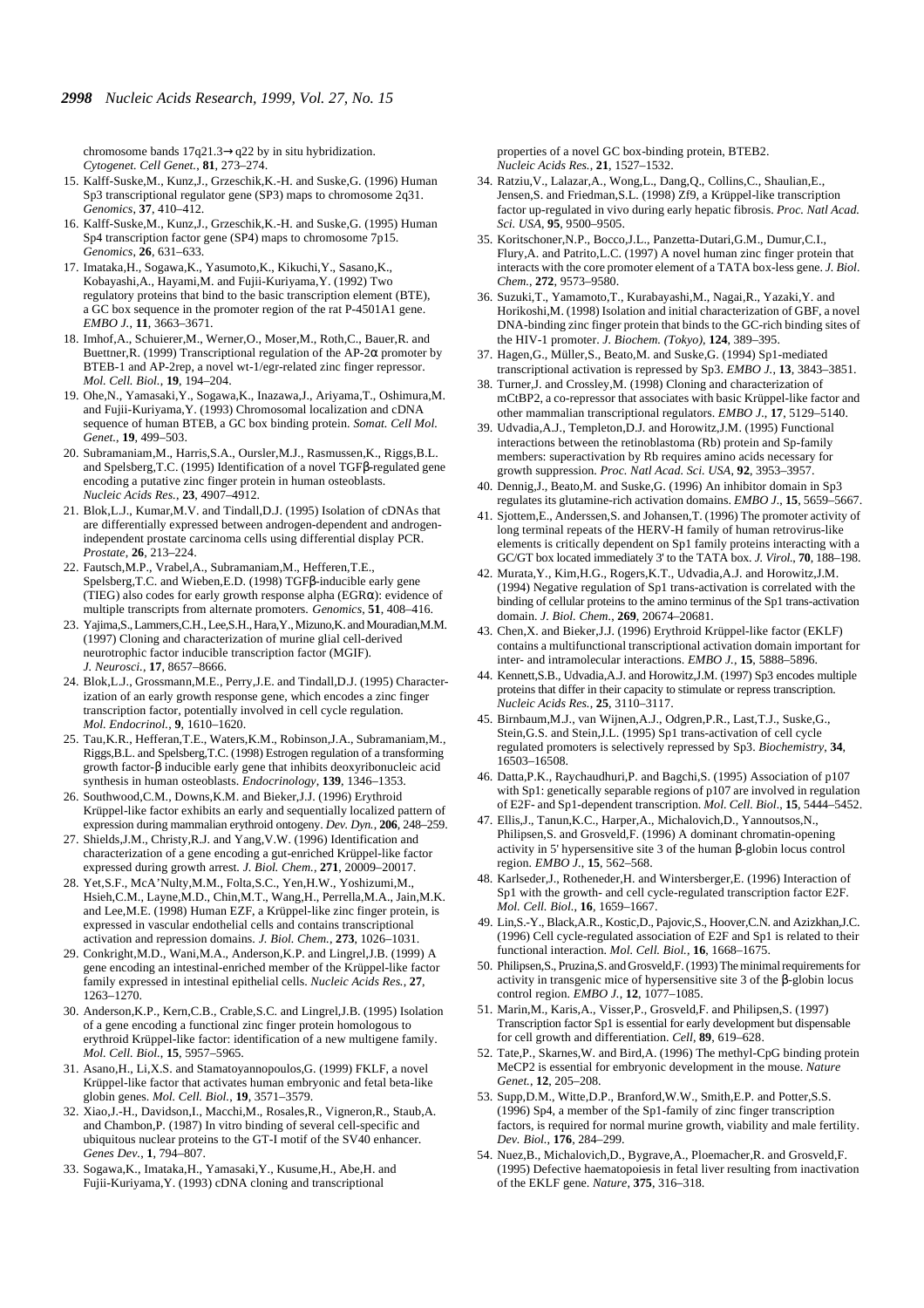- <span id="page-8-0"></span>55. Perkins,A.C., Sharpe,A.H. and Orkin,S.H. (1995) Lethal β-thalassaemia in mice lacking the erythroid CACCC-transcription factor EKLF. *Nature*, **375**, 318–322.
- <span id="page-8-1"></span>56. Strouboulis,J., Dillon,N. and Grosveld,F. (1992) Developmental regulation of a complete 70-kb human β-globin locus in transgenic mice. *Genes Dev.*, **6**, 1857–1864.
- <span id="page-8-2"></span>57. Wijgerde,M., Gribnau,J., Trimborn,T., Nuez,B., Philipsen,S., Grosveld,F. and Fraser,P. (1996) The role of EKLF in human β-globin gene competition. *Genes Dev.*, **10**, 2894–2902.
- <span id="page-8-3"></span>58. Thein,S.L. (1993) β-Thalassaemia. *Baillieres Clin. Haematol.*, **6**, 151–175.
- <span id="page-8-4"></span>59. Spadaccini,A., Tilbrook,P.A., Sarna,M.K., Crossley,M., Bieker,J.J. and Klinken,S.P. (1998) Transcription factor erythroid Krüppel-like factor (EKLF) is essential for the erythropoietin-induced hemoglobin production but not for proliferation, viability, or morphological maturation. *J. Biol. Chem.*, **273**, 23793–23798.
- <span id="page-8-5"></span>60. Lim,S.K., Bieker,J.J., Lin,C.S. and Costantini,F. (1997) A shortened life span of EKLF–/– adult erythrocytes, due to a deficiency of β-globin chains, is ameliorated by human γ-globin chains. *Blood*, **90**, 1291–1299.
- <span id="page-8-6"></span>61. Perkins,A.C., Gaensler,K.M. and Orkin,S.H. (1996) Silencing of human fetal globin expression is impaired in the absence of the adult β-globin gene activator protein EKLF. *Proc. Natl Acad. Sci. USA*, **93**, 12267–12271.
- <span id="page-8-7"></span>62. Wani,M.A., Means,R.T.,Jr and Lingrel,J.B. (1998) Loss of LKLF function results in embryonic lethality in mice. *Transgenic Res.*, **7**, 229–238.
- <span id="page-8-8"></span>63. Kuo,C.T., Veselits,M.L., Barton,K.P., Lu,M.M., Clendenin,C. and Leiden,J.M. (1997) The LKLF transcription factor is required for normal tunica media formation and blood vessel stabilization during murine embryogenesis. *Genes Dev.*, **11**, 2996–3006.
- <span id="page-8-9"></span>64. Kuo,C.T., Veselits,M.L. and Leiden,J.M. (1997) LKLF: a transcriptional regulator of single-positive T cell quiescence and survival. *Science*, **277**, 1986–1990.
- <span id="page-8-10"></span>65. Perkins,A.C., Yang,H., Crossley,P.M., Fujiwara,Y. and Orkin,S.H. (1997) Deficiency of the CACC-element binding protein, BKLF, leads to a progressive myeloproliferative diease and impaired expression of SHP-1. *Blood*, **90** (suppl. 1), 575a.
- <span id="page-8-11"></span>66. Schier,A.F. and Gehring,W.J. (1992) Direct homeodomain–DNA interaction in the autoregulation of the fushi tarazu gene. *Nature*, **356**, 804–807.
- <span id="page-8-12"></span>67. Gillemans,N., Tewari,R., Lindeboom,F., Rottier,R., de Wit,T., Wijgerde,M., Grosveld,F. and Philipsen,S. (1998) Altered DNA-binding specificity mutants of EKLF and Sp1 show that EKLF is an activator of the β-globin locus control region in vivo. *Genes Dev.*, **12**, 2863–2873.
- <span id="page-8-13"></span>68. Elrod-Erickson,M., Rould,M.A., Nekludova,L. and Pabo,C.O. (1996) Zif268 protein–DNA complex refined at 1.6 Å: a model system for understanding zinc finger–DNA interactions. *Structure*, **4**, 1171–1180.
- <span id="page-8-14"></span>69. Pavletich,N.P. and Pabo,C.O. (1991) Zinc finger–DNA recognition: crystal structure of a Zif268–DNA complex at 2.1 Å. *Science*, **252**, 809–817.
- <span id="page-8-15"></span>70. Thiesen,H.J. and Bach,C. (1990) Target detection assay (TDA): a versatile procedure to determine DNA binding sites as demonstrated on SP1 protein. *Nucleic Acids Res.*, **18**, 3203–3209.
- <span id="page-8-16"></span>71. Shields,J.M. and Yang,V.W. (1998) Identification of the DNA sequence that interacts with the gut-enriched Krüppel-like factor. *Nucleic Acids Res.*, **26**, 796–802.
- <span id="page-8-17"></span>72. Imataka,H., Nakayama,K., Yasumoto,K., Mizuno,A., Fujii-Kuriyama,Y. and Hayami,M. (1994) Cell-specific translational control of transcription factor BTEB expression. The role of an upstream AUG in the 5'-untranslated region. *J. Biol. Chem.*, **269**, 20668–20673.
- <span id="page-8-18"></span>73. Apt,D., Watts,R.M., Suske,G. and Bernard,H.U. (1996) High Sp1/Sp3 ratios in epithelial cells during epithelial differentiation and cellular transformation correlate with the activation of the HPV-16 promoter. *Virology*, **224**, 281–291.
- <span id="page-8-19"></span>74. Tachibana,I., Imoto,M., Adjei,P.N., Gores,G.J., Subramaniam,M., Spelsberg,T.C. and Urrutia,R. (1997) Overexpression of the TGFβ-regulated zinc finger encoding gene, TIEG, induces apoptosis in pancreatic epithelial cells. *J. Clin. Invest.*, **99**, 2365–2374.
- <span id="page-8-20"></span>75. Subramaniam,M., Hefferan,T.E., Tau,K., Peus,D., Pittelkow,M., Jalal,S., Riggs,B.L., Roche,P. and Spelsberg,T.C. (1998) Tissue, cell type and breast cancer stage-specific expression of a TGF-beta inducible early transcription factor gene. *J. Cell. Biochem.*, **68**, 226–236.
- <span id="page-8-21"></span>76. Bieker,J.J. and Southwood,C.M. (1995) The erythroid Krüppel-like factor transactivation domain is a critical component for cell-specific inducibility of a β-globin promoter. *Mol. Cell. Biol.*, **15**, 852–860.
- <span id="page-8-22"></span>77. Armstrong,J.A., Bieker,J.J. and Emerson,B.M. (1998) A SWI/SNF-related chromatin remodeling complex, E-RC1, is required for tissue-specific transcriptional regulation by EKLF in vitro. *Cell*, **95**, 93–104.
- <span id="page-8-23"></span>78. Ryu,S., Zhou,S., Ladurner,A.G. and Tjian,R. (1999) The transcriptional cofactor complex CRSP is required for activity of the enhancer-binding protein Sp1. *Nature*, **397**, 446–450.
- <span id="page-8-24"></span>79. Jackson,S.P., MacDonald,J.J., Lees-Miller,S. and Tjian,R. (1990) GC box binding induces phosphorylation of Sp1 by a DNA-dependent protein kinase. *Cell*, **63**, 155–165.
- <span id="page-8-25"></span>80. Jackson,S.P. and Tjian,R. (1988) O-Glycosylation of eukaryotic transcription factors: implications for mechanisms of transcriptional regulation. *Cell*, **55**, 125–133.
- <span id="page-8-26"></span>81. Ouyang,L., Chen,X. and Bieker,J.J. (1998) Regulation of erythroid Krüppel-like factor (EKLF) transcriptional activity by phosphorylation of a protein kinase casein kinase II site within its interaction domain. *J. Biol. Chem.*, **273**, 23019–23025.
- <span id="page-8-27"></span>82. Zhang,W. and Bieker,J.J. (1998) Acetylation and modulation of erythroid Krüppel-like factor (EKLF) activity by interaction with histone acetyltransferases. *Proc. Natl Acad. Sci. USA*, **95**, 9855–9860.
- <span id="page-8-28"></span>83. Grant,S.F., Reid,D.M., Blake,G., Herd,R., Fogelman,I. and Ralston,S.H. (1996) Reduced bone density and osteoporosis associated with a polymorphic Sp1 binding site in the collagen type I alpha 1 gene. *Nature Genet.*, **14**, 203–205.
- 84. Koivisto,U.M., Palvimo,J.J., Janne,O.A. and Kontula,K. (1994) A singlebase substitution in the proximal Sp1 site of the human low density lipoprotein receptor promoter as a cause of heterozygous familial hypercholesterolemia. *Proc. Natl Acad. Sci. USA*, **91**, 10526–31050.
- <span id="page-8-29"></span>85. Sun,X.M., Neuwirth,C., Wade,D.P., Knight,B.L. and Soutar,A.K. (1995) A mutation (T-45C) in the promoter region of the low-density-lipoprotein (LDL)-receptor gene is associated with a mild clinical phenotype in a patient with heterozygous familial hypercholesterolaemia (FH). *Hum. Mol. Genet.*, **4**, 2125–2129.
- <span id="page-8-30"></span>86. Feil,R., Brocard,J., Mascrez,B., LeMeur,M., Metzger,D. and Chambon,P. (1996) Ligand-activated site-specific recombination in mice. *Proc. Natl Acad. Sci. USA*, **93**, 10887–10890.
- 87. Kuhn,R., Schwenk,F., Aguet,M. and Rajewsky,K. (1995) Inducible gene targeting in mice. *Science*, **269**, 1427–1429.
- <span id="page-8-31"></span>88. Logie,C. and Stewart,A.F. (1995) Ligand-regulated site-specific recombination. *Proc. Natl Acad. Sci. USA*, **92**, 5940–5944.
- <span id="page-8-32"></span>89. Iyer,V.R., Eisen,M.B., Ross,D.T., Schuler,G., Moore,T., Lee,J.C.F., Trent,J.M., Staudt,L.M., Hudson,J., Boguski,M.S., Lashkari,D., Shalon,D., Botstein,D. and Brown,P.O. (1999) The transcriptional program in the response of human fibroblasts to serum. *Science*, **283**, 83–87.
- 90. Thompson,J.D., Higgins,D.G. and Gibson,T.J. (1994) CLUSTAL W: improving the sensitivity of progressive multiple sequence alignment through sequence weighting, position-specific gap penalties and weight matrix choice. *Nucleic Acids Res.*, **22**, 4673–4680.
- 91. Courey,A.J. and Tjian,R. (1988) Analysis of Sp1 *in vivo* reveals multiple transcriptional domains, including a novel glutamine-rich activation motif. *Cell*, **55**, 887–898.
- 92. Dynan,W.S. and Tjian,R. (1983) The promoter-specific transcription factor Sp1 binds to upstream sequences in the SV40 early promoter. *Cell*, **35**, 79–87.
- 93. Saffer,J.D., Jackson,S.P. and Annarella,M.B. (1991) Developmental expression of Sp1 in the mouse. *Mol. Cell. Biol.*, **11**, 2189–2199.
- 94. Hagen,G., Dennig,J., Preiss,A., Beato,M. and Suske,G. (1995) Functional analyses of the transcription factor Sp4 reveal properties distinct from Sp1 and Sp3. *J. Biol. Chem.*, **270**, 24989–24994.
- 95. Kwon,H.S., Kim,M.S., Edenberg,H.J. and Hur,M.W. (1999) Sp3 and Sp4 can repress transcription by competing with Sp1 for the core cis-elements on the human ADH5/FDH minimal promoter. *J. Biol. Chem.*, **274**, 20–28.
- 96. Denver,R.J., Pavgi,S. and Shi,Y.B. (1997) Thyroid hormone-dependent gene expression program for Xenopus neural development. *J. Biol. Chem.*, **272**, 8179–8188.
- 97. Kobayashi,A., Sogawa,K., Imataka,H. and Fujii-Kuriyama,Y. (1995) Analysis of functional domains of a GC box-binding protein, BTEB. *J. Biochem. (Tokyo)*, **117**, 91–95.
- 98. Wang,Y., Michel,F.J., Wing,A., Simmen,F.A. and Simmen,R.C. (1997) Cell-type expression, immunolocalization and deoxyribonucleic acid-binding activity of basic transcription element binding transcription factor, an Sp-related family member, in porcine endometrium of pregnancy. *Biol. Reprod.*, **57**, 707–714.